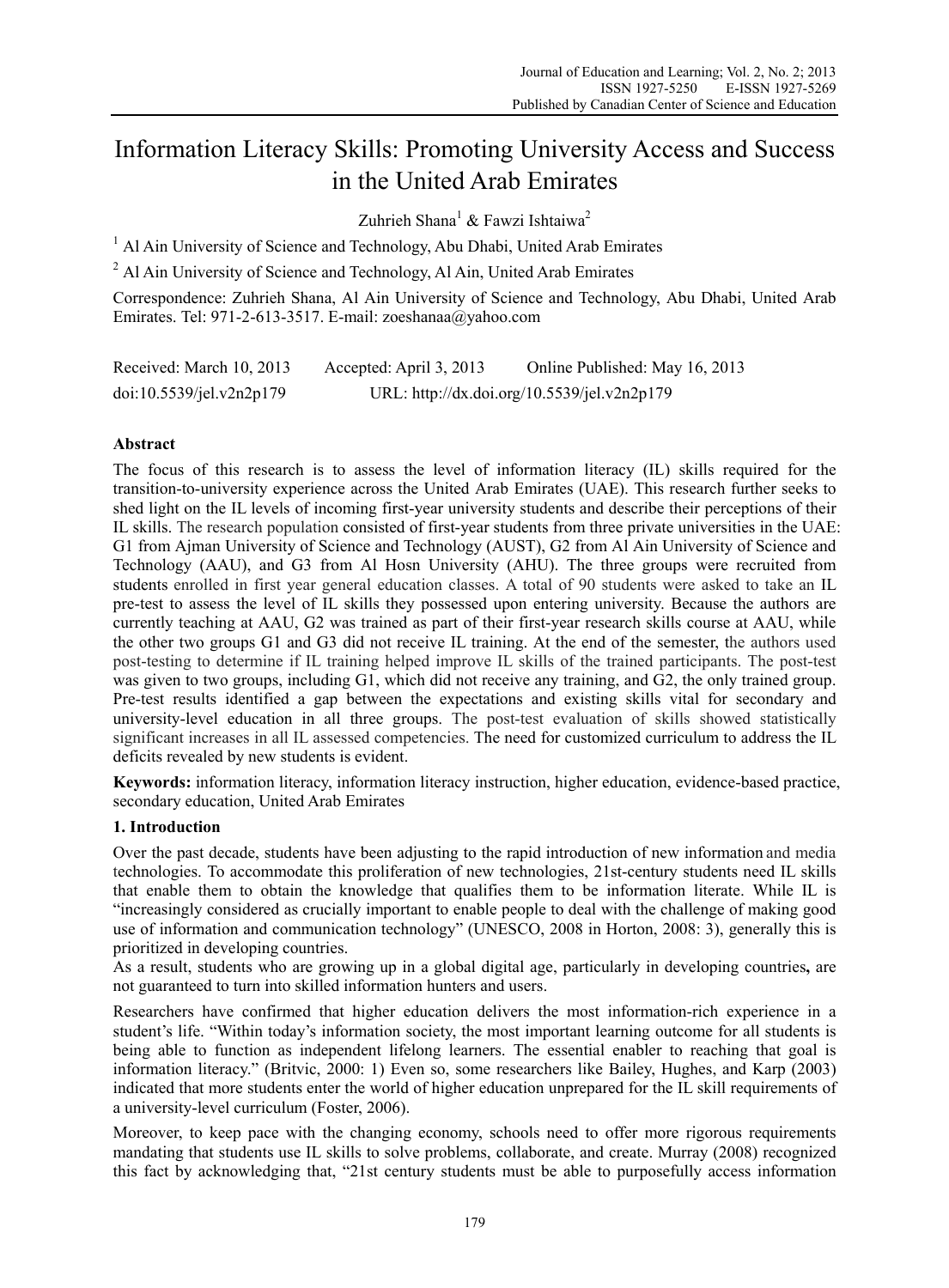from a variety of sources, analyze and evaluate information and then integrate it to construct a personal knowledge base from which to make intelligent decisions" (p. 36). Therefore, the ever-developing information environment demands that IL curriculums be present in secondary and higher education.

Various scholars define IL as a group of capabilities that a person can make use of "to cope with and to take advantage of the unprecedented amount of information which surround us in our daily life and work" (Candy, 1993: 284); and point out that such capabilities facilitate participation in lifelong learning experiences. Marais (1992) also defined IL as "the process of acquiring knowledge of attitudes and information skills, as a major determinant of the way in which people exploit reality, develop, live, work, and communicate in an information society" (p. 75).

Although numerous studies have been done to integrate IL into classrooms in different parts of the world, evidence suggests that little research exists on this topic in the Arab region. On the other hand, there is a growing awareness in the UAE in general, and in AAU in particular, that IL has become one of the most important skills in the information era and that universities and secondary schools have a specific responsibility to prepare students for the challenges created by the current information age. Therefore, if an IL curriculum is established for AAU students, they will be able to incorporate these resources into their coursework and later in the workplace, and be adequately prepared for the problems and critical thinking tasks they will face in everyday life.

To assist in integrating IL skills into teaching and learning practices at UAE private universities, this research intends to provide the foundation for an IL skills course. This course can be integrated into the curriculum, and used to meet general education or university requirements.

## *1.1 Research Questions*

The following research questions are addressed:

- A. Is there a significant difference in IL mean achievement scores of the students in G1, G2 and G3 in the pre-test?
- B. Is there a significant difference in IL pre-test and post-test mean scores of G1, G2 and G3?
- C. Is there any significant difference observed between pre-test and post-test scores of G2?
- D. What are the areas of weakness in IL skills identified by students?

# *1.2 Objectives of the Study*

This study seeks to explore students' IL entry skills into the university environment in the UAE. More specifically, the purpose of this study is to evaluate the IL skills of incoming students at Al Ain University of Science and Technology (AAU), Ajman University of Science and Technology (AUST) and Alhosn University (AHU).

The findings of the study will provide local institutions with reliable data regarding students' levels of mastery in the IL field compared to the IL skills required to succeed in the UAE's university programs. This data also supports advocates for information literacy education as a mechanism for educational change. Patricia Breivik (1998) promoted this integration of IL skills into university general requirements curriculums to accommodate new students. Breivik confirmed that "the best place to start information literacy planning is with general education or core curriculum, where concerns for competencies that all students should acquire provide a natural home for the discussion of information literacy abilities" (p. 44). The data also suggests the need for secondary school IL curriculum to provide all students with the preparation they need to succeed in universities.

# *1.3 Purpose of the Study*

To significantly increase the number of students successfully completing university and achieving degrees and credentials that brings value to the labor market by:

- A. Identifying the competency level of IL skills among first-year undergraduate students.
- B. Identifying areas of strengths and weaknesses in IL skills among the students.
- C. Exploring students' perceptions of IL instruction offered to help them achieve basic IL levels.

# **2. Literature Review**

Academic institutions worldwide, including in the Middle East, have adopted e-learning and thus implemented learning management systems (Lasrado, 2009). This fact is especially true for Gulf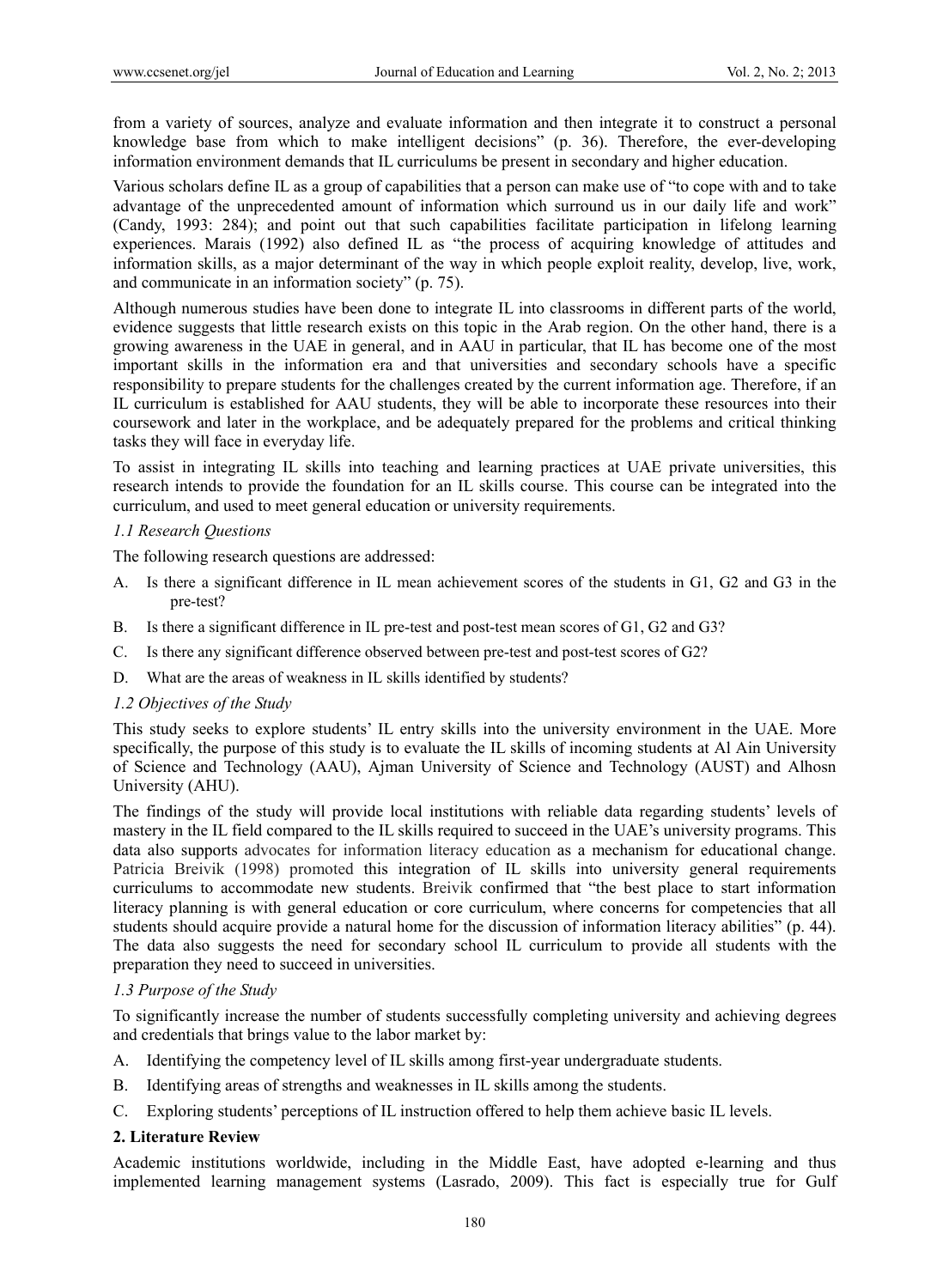Cooperation Council (GCC) countries. GCC countries are facing the challenge of creating sustainable modernization plans in the education sector (Robinson and Ally, 2009). Moreover, tracking the impact of the emerging global information and computer technology in developing countries, UNESCO (2007) reinforced that higher education in the Arab states is presently undergoing rapid reforms. The UAE is one of the Arab countries that have already made a good start in e-learning. Confirming this, Guessoum (2006) stated that "with its state-of-the-art digital infrastructure, the UAE has set the stage for rapid advances in e-learning while others remain at the concept stage."

In spite of enthusiasm for e-learning effectiveness, online learners remain reluctant to learn and limited in skill. The individuals most likely to benefit from e-learning are those with high information and communication technology (ICT) skills, while people with lower levels of ICT expertise have a decreased chance of being efficient e-learners. Therefore, there is a clear need for preparatory training and ICT skill upgrading to prepare the low-skilled students for the e-learning environment (Kember et al., 2001).

This reaffirms the importance of IL as a pre-/co-requisite for the e-learning environment. Therefore, it is highly recommended to incorporate a "generic skills model" into first-year students' knowledge base to bridge the gap between their "existing skills" and "required skills." As a result, this will help students acquire a university-level study approach during the first year of their study program. This will also help enhance their readiness for online learning and "meet [the] challenges and adopt positive learning skills that [shape] their entire learning experience." (Nelson et al., 2005, p. 3)

## **3. Method**

## *3.1 Data Collection*

This study was carried out at AAU in the academic year of 2012-13, however surveys were also distributed at AUST and AHU. Since some students take classes at more than one university**,** those students enrolled in elective courses at AAU were recruited to distribute the survey at AUST and AHU.

AAU supports the point of view adopted by the Boyer Commission on Educating Undergraduates in the Research University that a first-year experience should provide stimulation for "intellectual growth and a firm grounding in inquiry-based learning." (Baily, 2001: 12) IL fits well with this educational goal. Without a certain level of essential IL skills, students will find it difficult to cope in a university-level environment.

Prior to this study, it was clear that insufficient UAE-based research on this transition period to university was available, especially in terms of its possible impact on learning achievement. To fill this gap, this current study is meant to build on and further reinforce the results of a preliminary study (Shana and Dabbagh, 2012). This previous study confirmed that students are not taught IL skills in secondary schools and that they have modest knowledge of IL skills that universities require. In order to yield results that can be more confidently generalized from the small sample to the larger and more diverse population, this follow-up study was conducted.

The inputs of the study included: 1) a survey, 2) a reflective journal, 3) three-point Likert Scale questionnaires; and 4) a final assignment/project in which students performed a short practical research task and demonstrated the steps involved.

A survey instrument was designed that measured students' self-assessments in relation to a range of IL skills. At the beginning of the semester, pre-test data assessing IL skills was collected from the three groups (G1, G2 and G3).

Testing was re-administered at the end of the semester after students in G2 had learned, practiced and applied IL in class, and had completed a mini-research assignment and an in-class presentation. Participants were also asked to write a reflective journal about this IL experience and to identify their areas of strength and weakness with IL skills. In addition, participants also self reported their IL confidence levels by using a three-point scale to respond to statements. All of these tools required students to use a wide range of methods for gathering, analyzing, storing and using information from a variety of sources in an efficient manner.

# 3.1.1 Research-Based Training

Research indicates that technology can support more student-centered approaches to instruction and help develop higher-order skills as well as encourage involvement in the teaching process and collaborative learning (Haddad, 2003).

Students taking required undergraduate general education courses at AAU are generally in their first or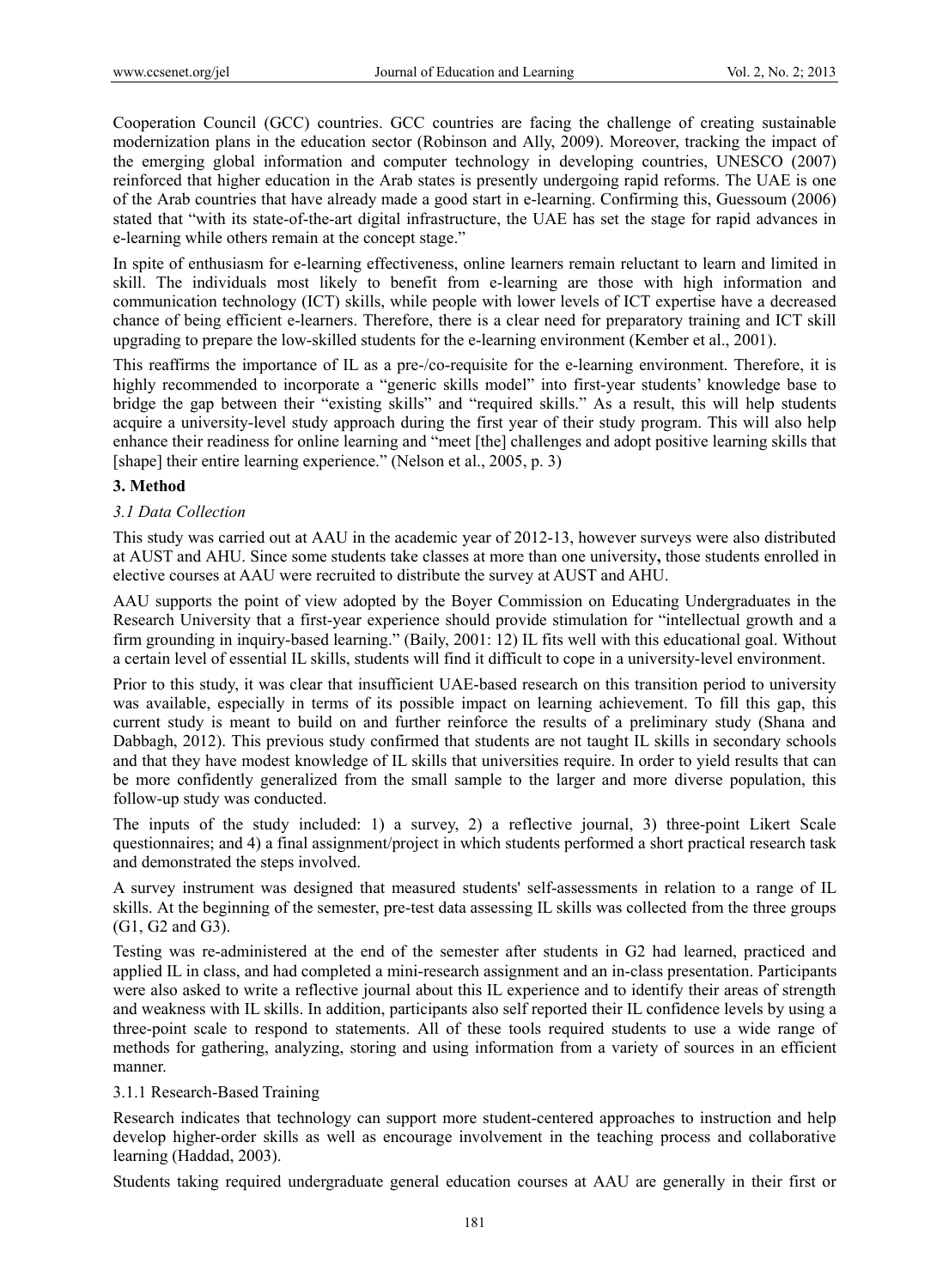second year of university because these courses are a prerequisite for many upper-level courses. While general education requirements for all students are selected from the same list of approved courses, students independently choose which of the general education courses to take.

Currently, AAU offers a "research skills" course as part of its general education course offering. Accordingly, the researcher/instructor used "inquiry/research-based learning" by assigning a research problem and providing all the technology and tools students needed to solve it. To solve this problem, participants needed to gather information from different resources, evaluate it, and ethically use and present it.

The role of the trainer was strictly to monitor the students' progress toward achieving their goals, to mentor them, scaffold them, and always be ready to demonstrate, illustrate and discuss students' concerns. Scaffolding instruction is defined as the "role of teachers and others in supporting the learner's development and providing support structures to get to that next stage or level." (Raymond, 2000, p. 176) This can be achieved through the recommended six aspects of scaffolding instruction (McKenzie, 1999):

- A. Clear direction and reduction of students' confusion.
- B. Clarification of purpose and expected outcomes.
- C. Continuously checking students' projects/assignments.
- D. Clarification of students' confusion and frustration.
- E. Correct mistakes to eliminate difficulties and maximize learning.

For the inquiry/research-based processes, IL skills are arranged under the essential steps of the research cycle:

- A. Questioning: Generate a research topic.
- B. Planning: Develop a search strategy for a literature review.
- C. Gathering: Collect the relevant information from print and digital sources.
- D. Sorting and Sifting:
	- 1) Quoting and paraphrasing.
	- 2) Documenting.
	- 3) Labeling the information (fact vs. opinion; primary vs. secondary sources).
	- 4) Evaluating in accordance with authority, currency, and reliability of information.
	- 5) Synthesizing: Creating an original product that meets the criteria of a successful project.
	- 6) Applying a fundamental understanding: Defining the ethical and legal issues surrounding information.
	- 7) Communicating: Presenting information.
	- 8) Evaluating: Judging the product and process and then reflecting.

#### *3.2 Instrumentation*

The evaluation strategy used in this study consisted of three instruments: An IL survey, three-point Likert Scale questionnaire, and student journals.

# 3.2.1 Survey

Surveying the entry-level IL skills of secondary school graduate students was the first step toward understanding the prior IL knowledge of first-year students at universities in the UAE. Thus, a survey was developed by the researcher and pilot tested by a group of professionals. Revisions to the instrument were made, based on the pilot test results, followed by a distribution of pre-tests to 30 students (G2) at AAU, who were enrolled in a level-one research skill course, which is one of the general requirement courses at the university. An additional 30 participants were randomly selected first-year students (G2) at AUST, and another 30 [also randomly selected?] participants were first-year students (G3) at AHU. The survey was administered at the beginning of the first semester of the academic year.

The survey was based on ACRL Information Literacy Competency Standards for Higher Education. The survey aims to help universities (AAU, AUST & AHU) document the level of IL skills of first-year students and to pinpoint areas for improvement.

The survey is a performance-based assessment that seeks to measure the quality of a students' performance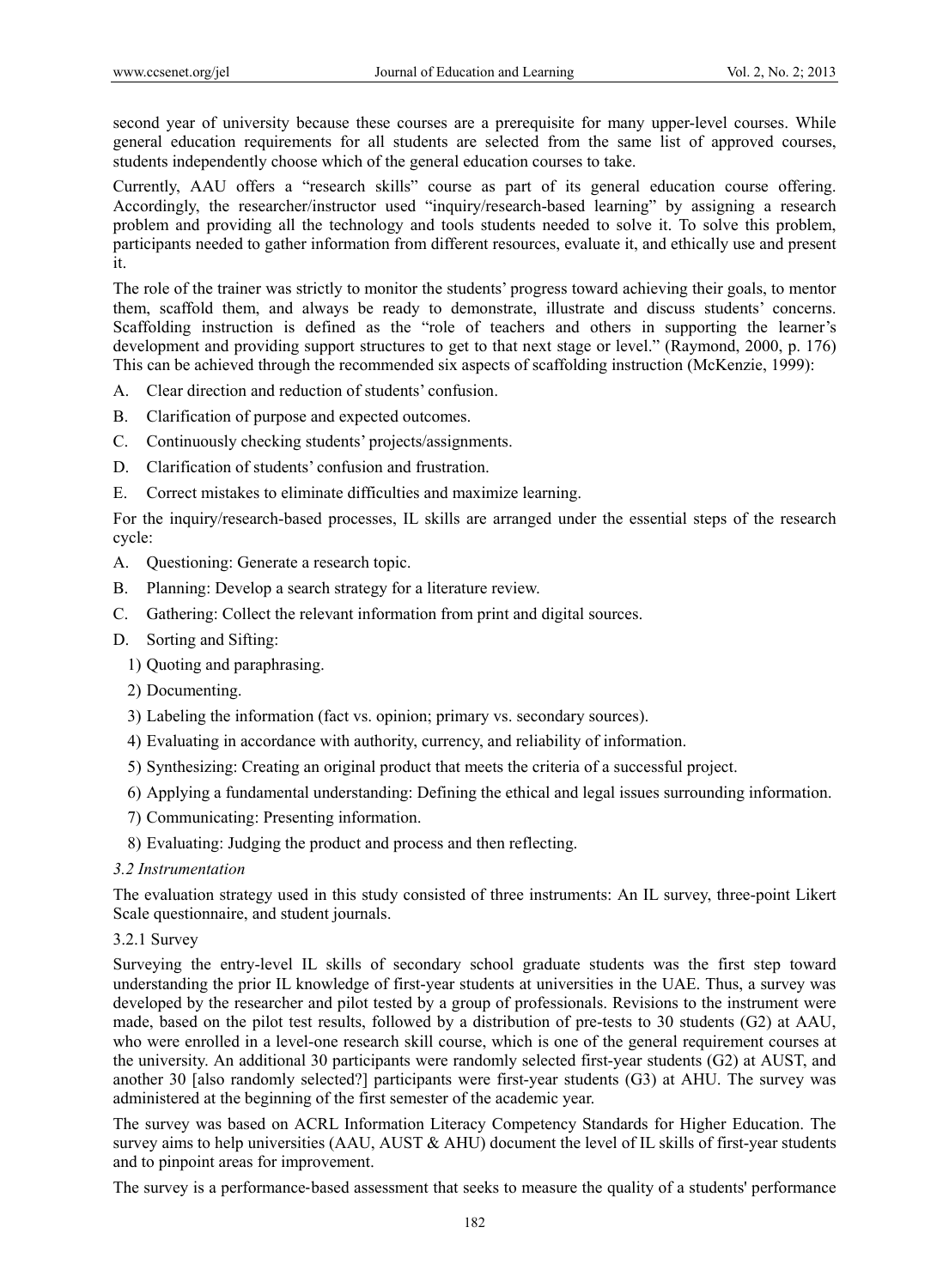using a scoring guide. A five-point survey, with possible responses ranging from "poor performance" to "excellent performance", was designed to focus on performance that typically addressed main competencies in IL course outcomes. Based on IL standards, 10 items were identified as indicators of learning outcomes. Each item was given a weighted score ranging from 0 to 4 points (See Appendix A).

The student's final grade was based on a total summation of the survey score expressed as a percentage of the total possible score. Total points were converted first to a numerical value based on a 0–100 scale with higher scores representing better performance and greater achievement. As illustrated below, an equivalent letter grade was assigned to the percentage of the final survey score, "A" being the highest, and "F" denoting failure:

- A. A score of 4 denotes excellent (A) and is worth 90-100% of the points available.
- B. A score of 3 denotes very good (B) and is worth 80-89% of the points available.
- C. A score of 2 denotes good (C) and is worth 70-79% of the points available.
- D. A score of 1 denotes average (D) and is worth 60-69% of the points available.
- E. A score of 0 denotes poor (F) and is worth 0%-59% of the points available.
- 3.2.2 Three-Point Likert Scale

To obtain student perceptions of the IL experience, students from G2 were asked to respond to a questionnaire twice, once at pre-training and again at post-training.

The second round of the questionnaire was distributed at the last meeting of the final IL training session. A total of 60 completed questionnaires were received.

| Agreement with statements about how the IL activities supported learning |       |                          |                   |       |                           |                |  |
|--------------------------------------------------------------------------|-------|--------------------------|-------------------|-------|---------------------------|----------------|--|
| Test Items                                                               |       | G2 Pre-training $(n=30)$ |                   |       | G2 Post-training $(n=38)$ |                |  |
|                                                                          | Agree |                          | Disagree Not Sure | Agree | Disagree                  | Not Sure       |  |
| 1                                                                        | 12    | 8                        | 10                | 23    |                           | 6              |  |
| $\overline{2}$                                                           | 15    | 6                        | 9                 | 24    |                           | 6              |  |
| 3                                                                        | 13    | 8                        | 9                 | 23    |                           | 7              |  |
| $\overline{4}$                                                           | 15    | 7                        | 8                 | 23    | 2                         | 5              |  |
| 5                                                                        | 12    | 8                        | 10                | 24    |                           | 5              |  |
| 6                                                                        | 15    | 6                        | 9                 | 27    |                           | 3              |  |
| 7                                                                        | 13    | 6                        | 11                | 25    | 2                         | 3              |  |
| 8                                                                        | 15    | 4                        | 11                | 27    |                           | 3              |  |
| 9                                                                        | 13    | 9                        | 8                 | 25    |                           | 5              |  |
| 10                                                                       | 15    | 4                        | 11                | 28    |                           | $\overline{2}$ |  |
| <b>Total</b>                                                             | 138   | 66                       | 96                | 249   | 6                         | 45             |  |
| Percentage                                                               | 46%   | 22%                      | 32%               | 83%   | 2%                        | 15%            |  |

Table 1. The percentage of student responses to the Three-Point Likert Scale statements

The results of the Likert Scale questions are summarized as shown in Table 1.

To elaborate on the students' responses, the researcher encouraged participants to express their feelings through a reflective personal journal.

## 3.2.3 Student Reflective Journals

Student journals were intended to provide valuable insight into students' perceptions and attitudes toward achieving the learning objectives of the IL training session(s), in addition to identifying the students' areas of weakness in IL skills. Data was obtained from students' journals, and reports were collected and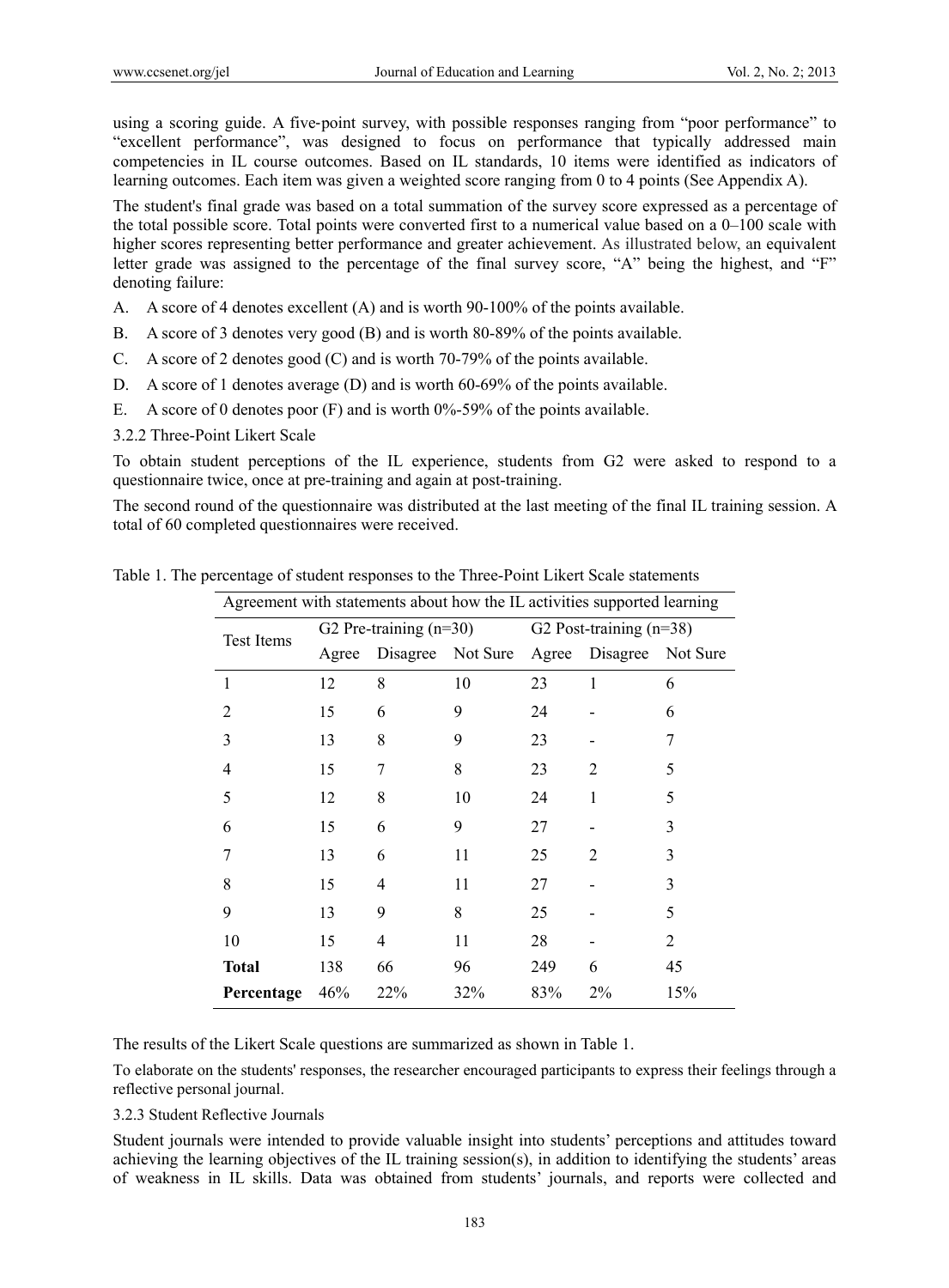analyzed. The IL areas of strength and weakness were identified and summed up, and the percentage of positive/negative comments regarding the usage of IL as a learning tool was calculated (82% positive comments vs. 18% negative comments).

Positive comments given include:

- A. "IL skills will allow us to quickly assess a new piece of information to see if it is accurate or to learn if the sources are reliable."
- B. "Finally I learned how to do an American Psychological Association (APA) formatted term paper with footnotes, a title page, and a bibliography."
- C. "I can now inquire from many viewpoints. My analysis and inquiry skills are much better."
- D. "IL strengthened my judgment abilities and encouraged flexible thinking and analysis."
- E. "The learning and process of the IL skills training session helped me to be a lifelong learner."

Major areas of difficulty included:

- A. Defining problems and focusing a topic to something manageable.
- B. Finding the key concepts in given material.
- C. Developing search strategies and defining where to go for information.
- D. Selecting relevant sites to search questions.
- E. Finding material in the library and evaluating the search results critically.
- F. Preparing the bibliography and using the collected information in a meaningful context.
- G. Consulting a variety of sources as Google was the most essential source a participant consulted in order to be familiar with a subject.

Based on these findings, suggestions were proposed to help develop IL transition pathways/programs and integrate them in secondary school and university curriculums.

## **4. Findings and Discussion**

This study examines the impact of IL instruction on student learning and attitudes. Statistical analysis was performed in order to answer the research questions below with statistical objectivity.

- A. Is there a significant difference in IL mean achievement scores between students in G1, G2 and G3 in the pre-test?
- B. Is there a significant difference in IL mean achievement scores between students in G1, G2 and G2 in the post-test?
- C. Is there a significant difference in IL pre-test and post-test mean scores of G2?

As a starting point, it was very important to assess whether the means of the three groups (G1, G2 and G2) were statistically different from each other in the pre-test scores. Using One-way ANOVA, results were statistically equivalent. Therefore, there were no significant differences at the starting point of the study (Table 2.)

| Group          |    | Mean   | StDev  | Pooled StDev |
|----------------|----|--------|--------|--------------|
| G1             | 30 | 69.967 | 13.187 | 7.920        |
| G <sub>2</sub> | 30 | 72.383 | 1.981  |              |
| G3             | 30 | 71 757 | 3.217  |              |

Table 2. Pre-test scores for G1, G2 and G3

As shown in Table 2, the decision is to *accept* the null hypothesis, because (0.75) falls out the critical value of F distribution (3.07).

To determine whether there was an improvement in student achievement due to the IL training, a One-way ANOVA statistical analysis was performed to determine whether there was a statistically significant difference between the pre-test and post-test scores for students in G2, the trained group.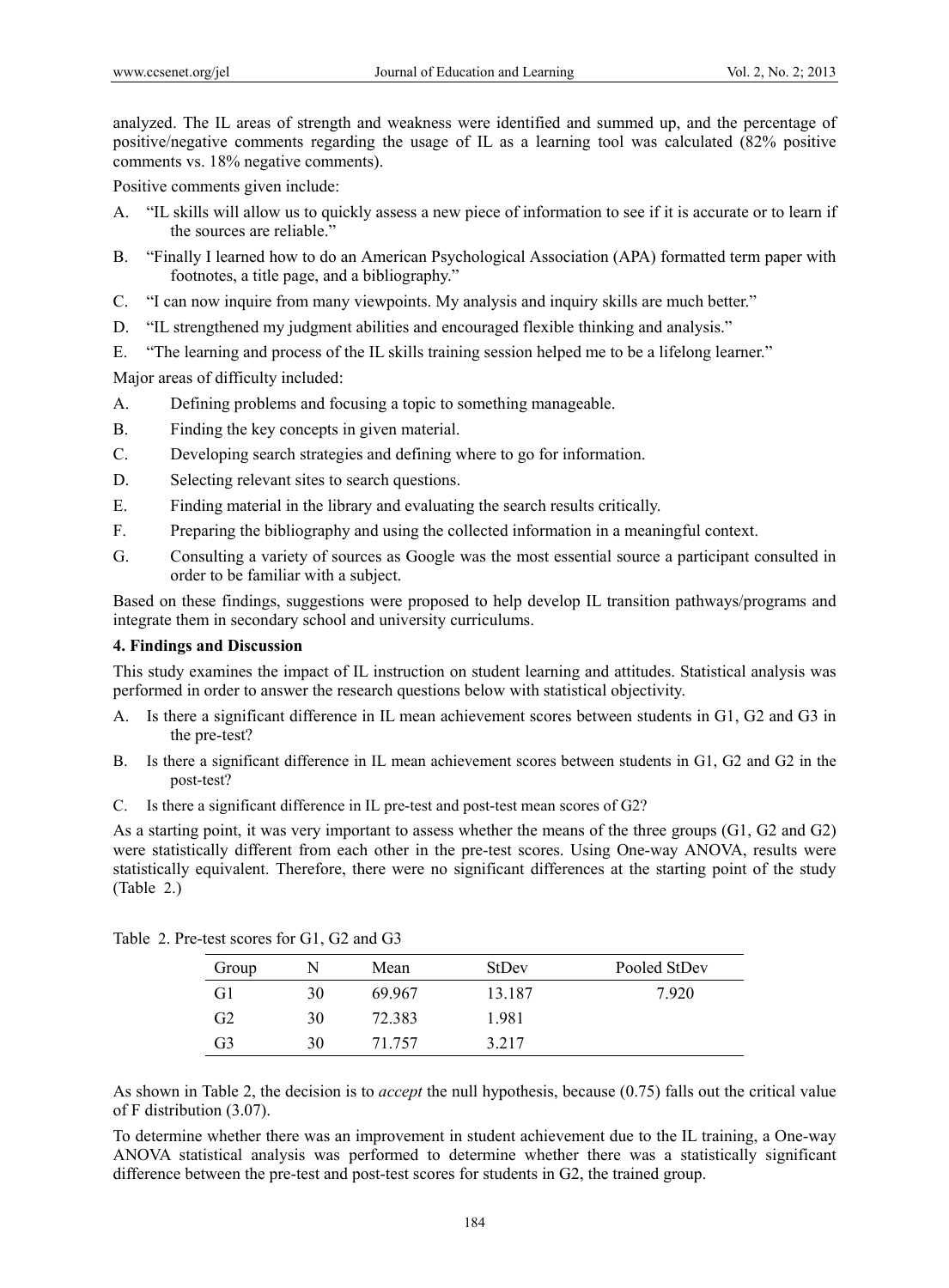| Table 3. Pre-test vs. post-test scores for the trained group, G2 |  |  |  |  |  |  |  |  |
|------------------------------------------------------------------|--|--|--|--|--|--|--|--|
|------------------------------------------------------------------|--|--|--|--|--|--|--|--|

| G <sub>2</sub> Level |     | Mean   | StDev  | Pooled StDev |
|----------------------|-----|--------|--------|--------------|
| Pre-test             | 28  | 2.7607 | 0.3838 | 0.4437       |
| Post-test            | 29. | 3.7159 | 0.4946 |              |

As shown in Table 3, the decision is to *reject* the null hypothesis, because (66.03) falls in the critical value of F distribution (4.00).

In addition, it was important to compare the achievement progress of all groups to validate the efficacy of the treatment by verifying if there was a significant difference between G1, G2 and G3 in the post-test. A One-way ANOVA was conducted to show the difference between the mean post-test scores for the groups. This analysis shows that the overall mean post-test scores for the groups are significantly different (Table 4).

Table 4. Post-test scores for G1, G2 and G3

| Group          | N  | Mean   | <b>StDev</b> | Pooled StDev |
|----------------|----|--------|--------------|--------------|
| G1             | 28 | 2.7607 | 0.3838       | 0.4705       |
| G <sub>2</sub> | 29 | 3.6814 | 0.5531       |              |
| G3             | 29 | 2.6872 | 0.4563       |              |

As shown in Table 4, the decision is to *reject* the null hypothesis, because (40.02) falls in the critical value of F distribution (3.07).

The ten items of the three-point Likert Scale and the student journal data were intended to gather supporting information and evidence to answer the research questions. The data confirms that students regard IL skills as a precious and valuable learning tool and as a result, they gave positive comments regarding their IL experience.



Figure 1. Agreement with statements about how IL activities supported learning

As illustrated in Figure 1, positive comments from the Likert Scale and from student journals increased (from 46% at pre-training, to 83% at post-training) with IL exposure and experience.

These comments will be considered as clues that will be taken into consideration when creating an evaluation criteria framework to design IL courses and as a basis for future online tutorials.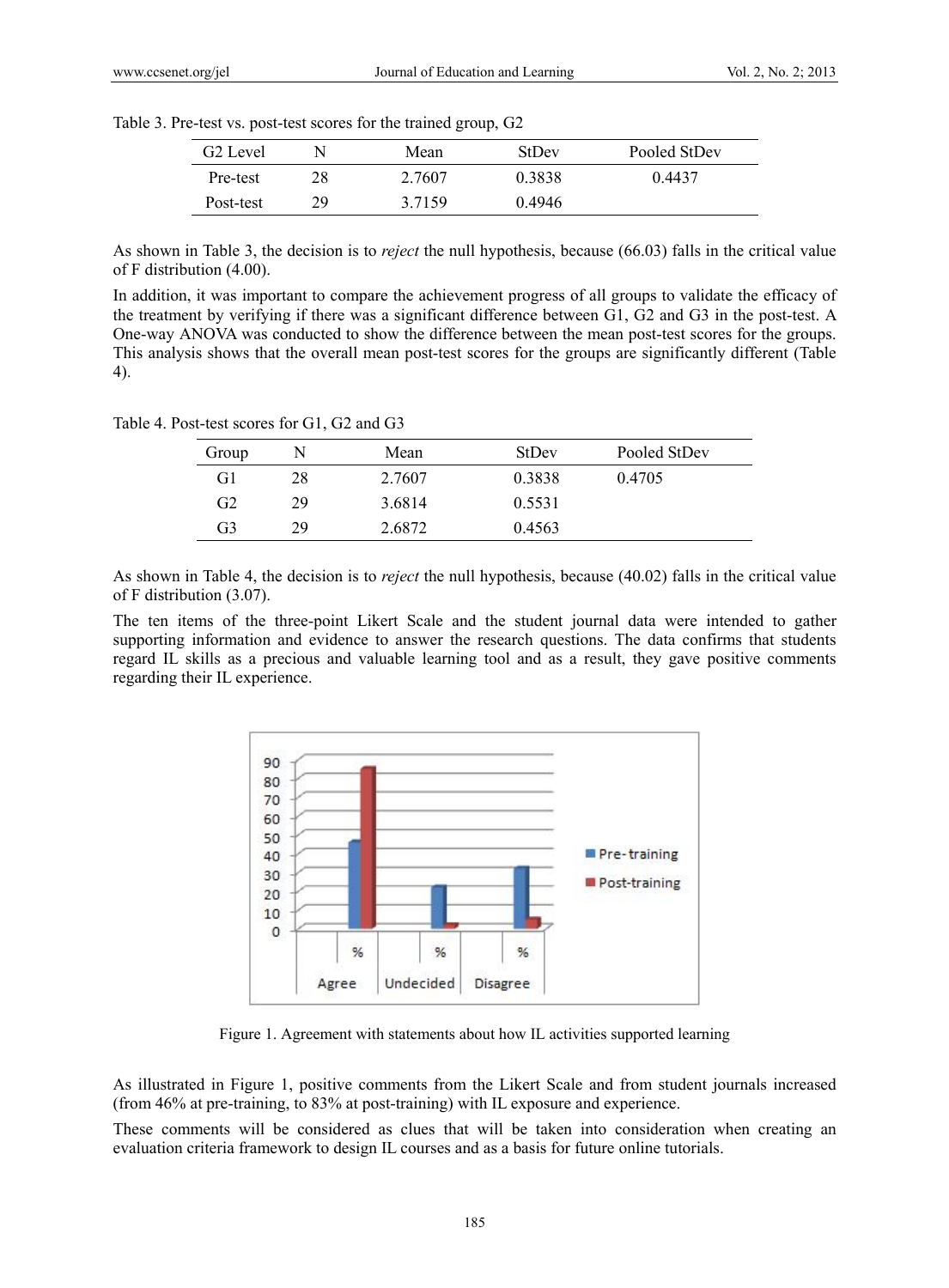## **5. Conclusion**

The core objective of this study was to assess the level of IL skills of students transitioning from secondary school to university. Furthermore, this study sought to demonstrate the impact of IL instruction on student learning and IL skill attitudes. Accordingly, the following data was concluded:

- A. The results of this study indicated that secondary school graduates entering three different universities across the UAE shared the same level of IL competency and there were no significant differences in their means.
- B. The results of the post-test emphasized the importance of Information Literacy Instruction (ILI). Groups that received ILI showed a statistical difference in the mean score of the post-test and more positive attitudes toward IL skills as an augmentation for learning.
- C. The significant difference between the mean scores of the pre-rest and post-test showed the value of the intervention/training that G2 received, which led to a positive outcome on the post-test and on attitudes regarding ILI.
- D. The result of intervention/training assures that we can help our freshmen become more competent and successful with IL skills.
- E. Although some students may start an IL course doubting that they need it (Gross & Latham, 2007), data from this research provides an empirical indication that students who use IL skills as a learning tool will acknowledge learning as something useful by the end.
- F. Students transitioning from secondary school to university experience a remarkable shift from undertaking highly structured tasks with assistance to self-managed learning. Therefore, the positive comments regarding ILI and the mentioned areas of weakness in IL skills can serve as the fundamentals of an ILI transition program.
- G. In general, the results of this paper provide evidence that supports that secondary school students do not have the necessary IL skills needed to transition to a university learning environment and that something should be done about it.

### **6. Recommendations and Implications for Implementation**

In today's information-rich world, ILI is becoming a priority in academic programs (Boekhorst, 2004) across the majority of universities in the UAE. On the other hand, IL research is still in its infancy according to Bruce (2000b). Due to this fact, the current data clearly indicates that additional consideration must be given to IL skills because today's UAE university students still need support with developing and strengthening these important skills.

In order to provide academic competency and achievement in an era characterized by constant change,  $21<sup>st</sup>$ century students need to acquire, enhance and practice new IL knowledge and skills especially during the transition period.

- A. During the transition period, universities need to pay increased attention to the development of their first-year students' IL skills and better prepare them for success in the labor market.
	- 1) Lack of understanding of prior IL skills knowledge is in itself an obstacle to engaging in the meaningful learning and research process in the student's first year.
	- 2) This lack of understanding may result in programs that do not inspire students or explore their potential and encourage their capacity for innovation.
- B. Secondary school students preparing to enter university are lacking the IL skills needed to optimize this level of education, and needed to achieve success in the job market, which requires a range of skills to function effectively in an information-rich society.
	- 1) Secondary school graduates have low competence in IL skills. Consequently, it is highly recommended that secondary schools should integrate IL programs in their school curriculum.
	- 2) Secondary school graduates need IL transition programs at both the secondary level and university level in order to acquire skills that meet current market needs in this era of digital information explosion.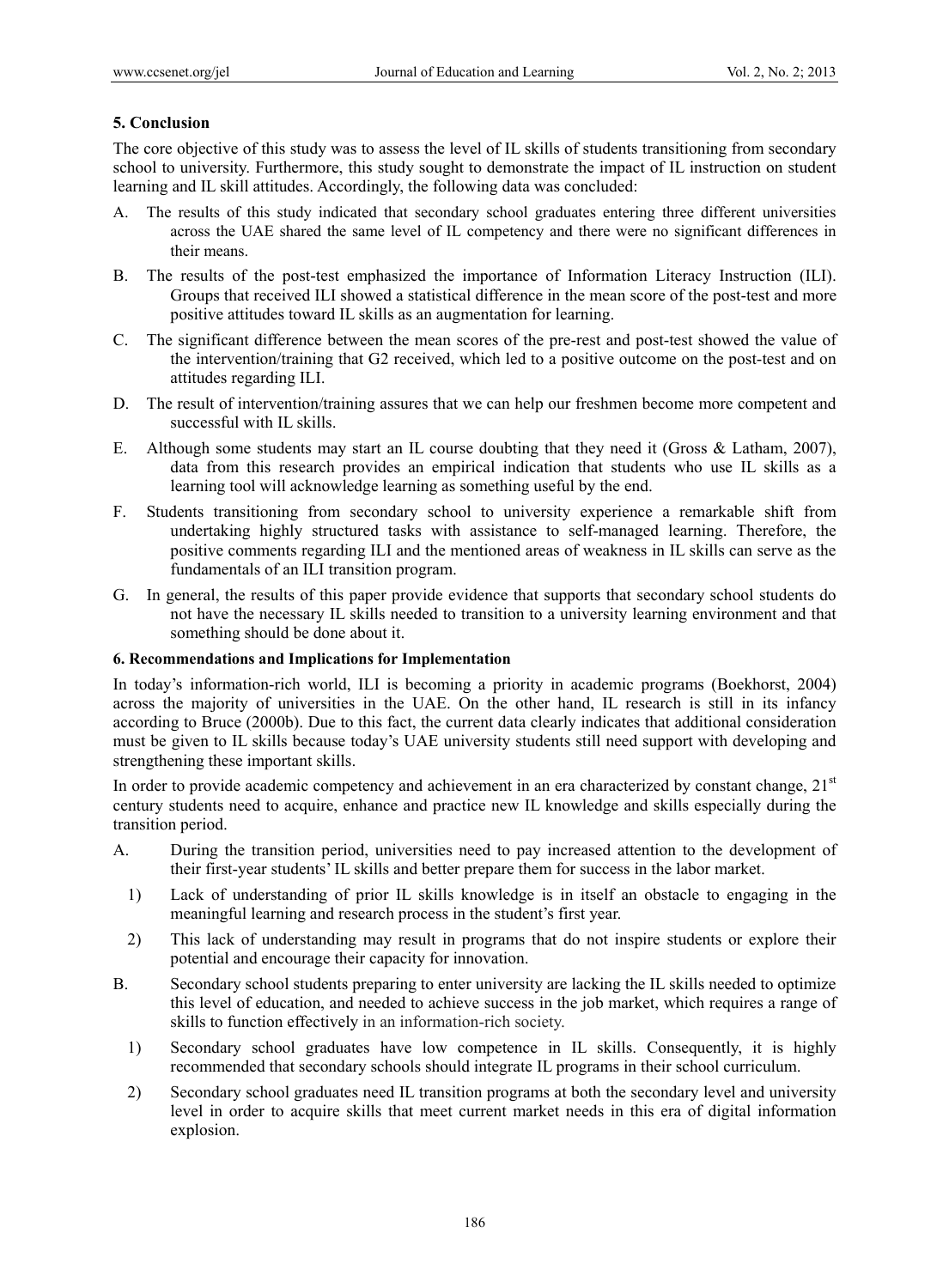3) Educators are entering a new reality where students need new IL skills that address the questions and problems emerging from the information explosion, and to help translate information into knowledge in their disciplines.

C. IL transition programs in secondary schools and universities can take a variety of forms: independent courses, extracurricular courses, web-based tutorials, or course-integrated instruction, in addition to IL skills demonstrations and workshops, training sessions, lectures and regular library visits and tours.

## **References**

- Bailey, T. R. (2001). The Boyer commission on educating undergraduates in the research university. Reinventing undergraduate education: Three years after the Boyer report.
- Bailey, T. R., Hughes, K. L., & Karp, M. M. (2003). Dual enrolment programs: Easing transitions from high school to college. *Community College Research Brief, 17,* 1-4.
- Boekhorst, A. K. (2004). Information literacy at school level: A comparative study between the Netherlands and South Africa. *South African journal of Library and Information Science, 70*(2), 63-71.
- Breivik, P. S. (1998). *Student Learning in the Information Age.* Phoenix, AZ: Oryx Press.
- Britvik, P. S. (2000). IL literacy and lifelong learning: The magical partnership. Paper presented at the Lifelong Learning Conference 13-16 June, 2000, Yaupon. Retrieved December 11, 2009, from http://lifelonglearning.cqu.edu.au/2000/keynote/Breivik.doc.htm
- Bruce, C. (2000b). Information literacy research: Dimensions of the emerging collective consciousness. *Australian academic and research libraries, 31*(2), 91-106.
- Candy, P. (1993). The problem of currency: Information literacy in the context of Australia as a learning society. *Australian Library Journal, 42,* 278-299.
- Foster, A. L. (2006). Students fall short on 'IL literacy' educational testing service's study finds. *Chronicle Higher Education, 53*(10), A36.
- Gross, M., & Latham, D. (2007). Attaining information literacy: An investigation of the relationship between skill level, self estimates of skill, and library anxiety. *Library & Information Science Research, 29,* 332-353. http://dx.doi.org/10.1016/j.lisr.2007.04.012
- Guessoum, N. (2006). Online learning in the Arab world. *eLearn Magazine*. http://dx.doi.org/10.1145/1190056.1190058
- Horton, F. W. (2008). *Understanding IL Literacy: A primer*. Retrieved July 26, 2008, from http://unesdoc.unesco.org/images/0015/001570/157020e.pdf
- Haddad, W. D. (2003). Is instructional technology a must for learning? *Techknowlogi.org*. Retrieved September 12, 2009, from http://www.techknowlogia.org/TKL\_active\_pages2/CurrentArticles/main.asp?IssueNumber=19&FileT ype=HTML&ArticleID=455
- Kember, D., Armour, R., Jenkins, W., Lee, K., Leung, D. Y. P., Li, N., Ng, K. C., Siaw, I., & Yum, J. C. K. (2001). Orientation to enrollment of part-time students: A classification system based upon their perceived lifelong learning needs. *Higher Education Research and Development, 20*(3), 265-280. http://dx.doi.org/10.1080/07294360120108359
- Lasrado, F. (2009). Attitudes towards e-learning: Exploratory evidence from UAE. *The 2nd Annual Forum on e-Learning Excellence in the Middle East, Dubai, UAE*.
- Marais, J. J. (1992). Evolution of IL literacy as product of information education.
- McKenzie, J. (1999). Scaffolding for Success. *South African Journal of Library and Information Science, 60*(2), 75-79.
- Murray, J. (2008). Looking at ICT literacy standards through the Big6 lens. *Library Media Connection 26*(7), 38-42.
- Nelson, K., Kift, S., & Harper, W. (2005). Any portal in a storm? Aligning online engagement patterns with the needs of transition students. In Proceedings OLT 2005, Beyond Delivery, QUT, Brisbane, Retrieved January 25, 2009, from https://eprints.qut.edu.au/secure/00003932/01/OLT\_2005\_Paper\_final1.doc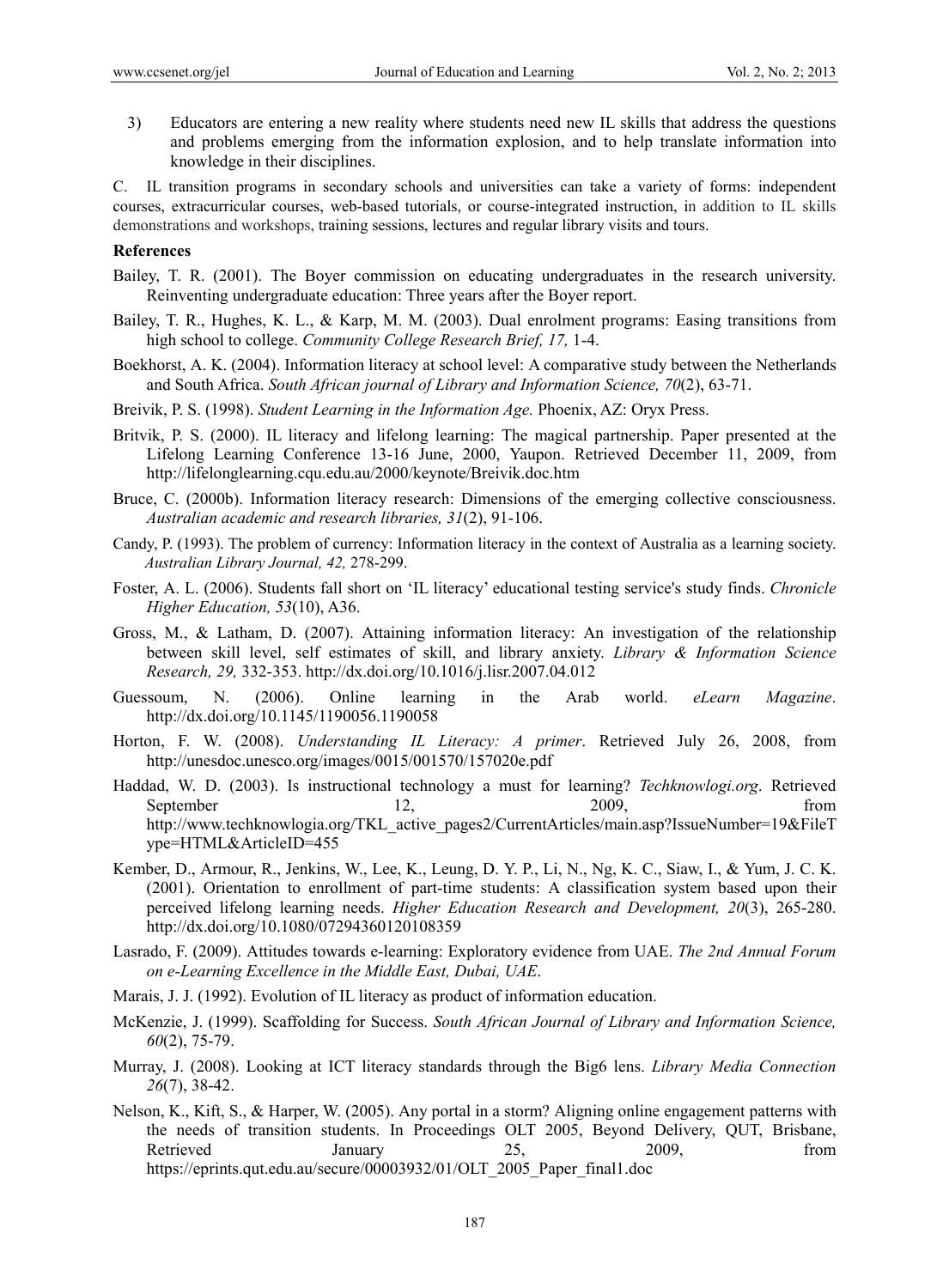- Raymond, E. (2000). *Cognitive characteristics. Learners with mild disabilities*. Needham Heights, MA: Allyn & Bacon, Pearson Education Company.
- Robinson, M., & Ally, M. (2009). *Transition to e-Learning in a Gulf Arab Country*. The 2nd Annual Forum on e-Learning Excellence in the Middle East, Dubai, UAE.
- Shana, Z., & Dabbagh, A. (2012). Information Literacy: A Step Towards Moving College Students to the e-Learning Environment. *International Journal of Instructional Technology and Distance Learning, 9*(1), 1-113.
- UNESCO. (2007). *2nd Regional Research Seminar for Arab States* (pp. 24-25). UNESCO Forum on Higher Education, Research and Knowledge, Rabat, Morocco.

## **Appendix**

A. IL Performance-Based Survey

| <b>IL Skills</b>                                                                                     |          |               | <b>Level of Competence</b> |         |                | <b>POINTS</b>  |
|------------------------------------------------------------------------------------------------------|----------|---------------|----------------------------|---------|----------------|----------------|
| <b>Ability to:</b>                                                                                   | Poor     | Satisfactory  | Good                       | V. Good | Excellent      |                |
|                                                                                                      | $\theta$ | $\mathcal{I}$ | $\overline{2}$             | 3       | $\overline{4}$ |                |
| Define and refinine a research topic.                                                                |          |               |                            |         |                | $\overline{4}$ |
| Create the information needed for a<br>research question.                                            |          |               |                            |         |                | $\sqrt{4}$     |
| Find and retrieve appropriate<br>information.                                                        |          |               |                            |         |                | $\overline{4}$ |
| Use a variety of tools for accessing<br>information.                                                 |          |               |                            |         |                | $\overline{4}$ |
| Use web browsers and the Internet, the<br>library web site, the library catalogue,<br>and databases. |          |               |                            |         |                | $\overline{4}$ |
| Evaluate information.                                                                                |          |               |                            |         |                | $\overline{4}$ |
| Synthesize and organize information.                                                                 |          |               |                            |         |                | $\sqrt{4}$     |
| Legally obtain, store, and use text and<br>data.                                                     |          |               |                            |         |                | $\overline{4}$ |
| Present and communicate information.                                                                 |          |               |                            |         |                | $\sqrt{4}$     |
| Cite sources properly according to<br>appropriate style guide.                                       |          |               |                            |         |                | $\sqrt{4}$     |
|                                                                                                      |          |               |                            |         | Total          | /40            |
|                                                                                                      |          |               |                            |         | Average        |                |
|                                                                                                      |          |               |                            |         | Grade          |                |

Performance-based survey that seeks to measure the quality of a students' performance using a scoring guide.

# B. The Three-Point Likert Scale

| My experience with IL:                                                                 | Agree | <i>Disagree</i> | <b>Not Sure</b> |
|----------------------------------------------------------------------------------------|-------|-----------------|-----------------|
| I was satisfied with the overall experience using IL skills.                           |       |                 |                 |
| I enjoyed the part of the course on IL skills.                                         |       |                 |                 |
| The IL skills part stimulated my desire to learn.                                      |       |                 |                 |
| I was satisfied with IL skills in regard to the quantity of my learning<br>experience. |       |                 |                 |